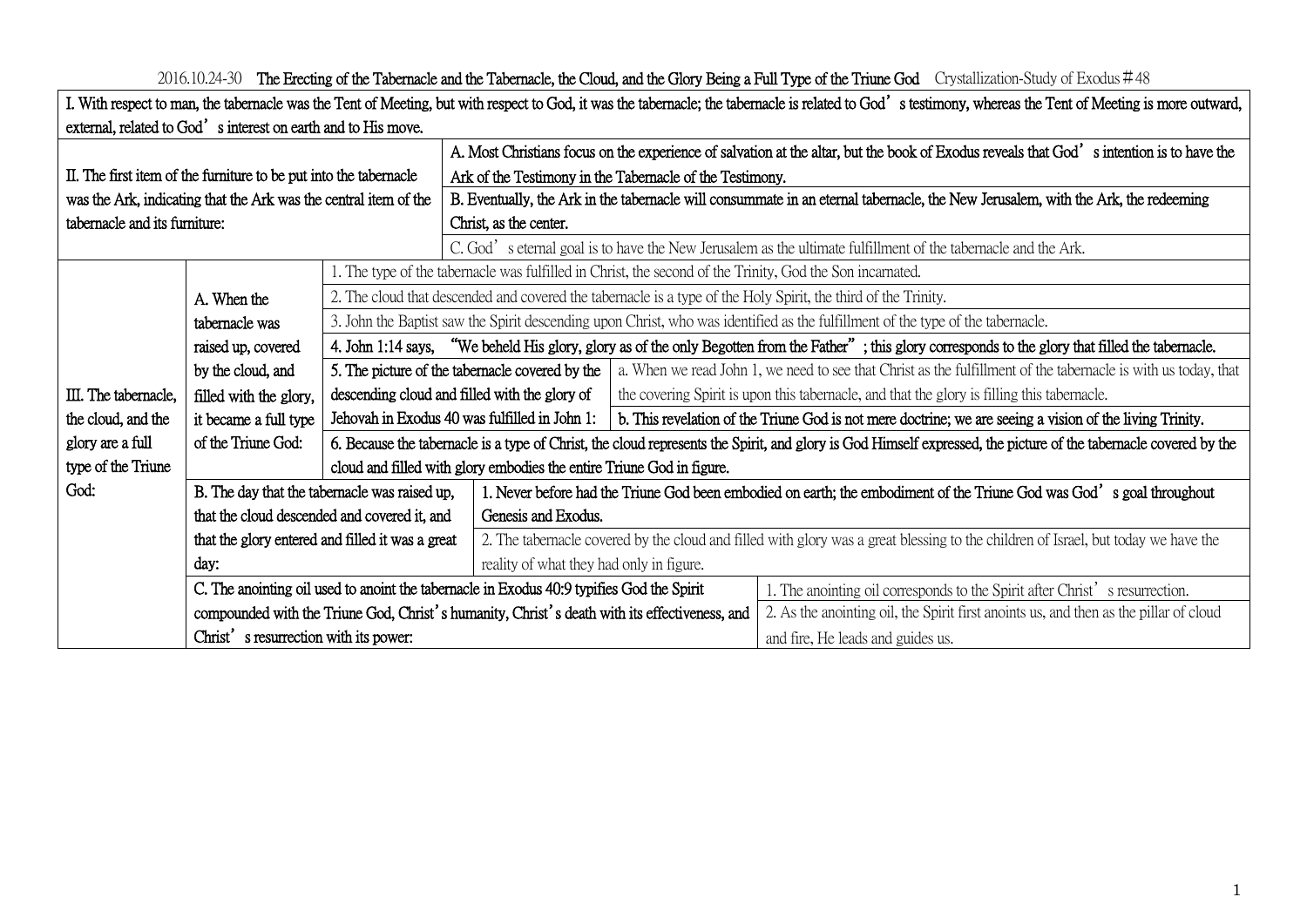|                          |                                                                                                                                                        | 1. Everything that is                                                                                                                                     | a. The revelation concerning the Triune God in the holy Word is not for doctrinal understanding but for the dispensing of                               |  |  |  |  |
|--------------------------|--------------------------------------------------------------------------------------------------------------------------------------------------------|-----------------------------------------------------------------------------------------------------------------------------------------------------------|---------------------------------------------------------------------------------------------------------------------------------------------------------|--|--|--|--|
|                          |                                                                                                                                                        | mentioned in the New                                                                                                                                      | God in His Divine Trinity into His chosen and redeemed people for their experience and enjoyment.                                                       |  |  |  |  |
| III. The tabernacle,     |                                                                                                                                                        | Testament concerning God is                                                                                                                               | b. The Triune God-the Father, the Son, and the Spirit-has been processed to become the life-giving Spirit so that we can                                |  |  |  |  |
|                          | D. The Triune God was                                                                                                                                  | related to the divine                                                                                                                                     | drink of Him and that He can become our enjoyment; this is the divine dispensing of the Divine Trinity.                                                 |  |  |  |  |
|                          | embodied in Christ as                                                                                                                                  | dispensing for the divine                                                                                                                                 | c. The Divine Trinity is for the divine dispensing, that is, for the distribution of God into the believers in Christ; the                              |  |  |  |  |
|                          | the tabernacle for                                                                                                                                     | economy:                                                                                                                                                  | Father as the origin is the fountain, the Son as the expression is the spring, and the Spirit as the transmission is the flow.                          |  |  |  |  |
| the cloud, and the       | the purpose of                                                                                                                                         |                                                                                                                                                           | 2. In type, the children of Israel enjoyed and possessed the Triune God in the divine dispensing and mingling, and the Triune God enjoyed and possessed |  |  |  |  |
| are a full<br>glory      | dispensing Himself into                                                                                                                                | them.                                                                                                                                                     |                                                                                                                                                         |  |  |  |  |
| type of the Triune       | His redeemed people                                                                                                                                    |                                                                                                                                                           | 3. The New Testament reveals the full reality of the divine dispensing and mingling of the Triune God with His redeemed ones.                           |  |  |  |  |
| God:                     | for their enjoyment of                                                                                                                                 | 4. Ephesians is composed with the Divine Trinity as its basic element and structure, and every chapter reveals the Triune God; thus, Ephesians is a clear |                                                                                                                                                         |  |  |  |  |
|                          | all the riches of His                                                                                                                                  | explanation and definition of the tabernacle in Exodus 40.                                                                                                |                                                                                                                                                         |  |  |  |  |
| being:                   |                                                                                                                                                        | 5. The divine dispensing of the Divine Trinity is the unique way to build up the church, which is the Body of Christ and the dwelling place of God.       |                                                                                                                                                         |  |  |  |  |
|                          |                                                                                                                                                        | 6. We need a vision of the central matter in the Bible-the divine intention, the divine economy, and the divine dispensing of the Divine Trinity into the |                                                                                                                                                         |  |  |  |  |
|                          |                                                                                                                                                        | believers in Christ for the building up of the church as the Body of Christ, which will consummate in the New Jerusalem as the eternal corporate          |                                                                                                                                                         |  |  |  |  |
|                          |                                                                                                                                                        | expression of the Triune God.                                                                                                                             |                                                                                                                                                         |  |  |  |  |
|                          |                                                                                                                                                        | A. The children of Israel, as the people of God,                                                                                                          | 1. Their entire history is a prefigure of the church.                                                                                                   |  |  |  |  |
| IV. In Old Testament     |                                                                                                                                                        | are a type of the New Testament believers:                                                                                                                | 2. Today the house of God is actually the church.                                                                                                       |  |  |  |  |
| times, the house of God  | B. At the end of Genesis an individual Israel was produced as a miniature of God's house to express God and represent Him by exercising His authority. |                                                                                                                                                           |                                                                                                                                                         |  |  |  |  |
| was the house of Israel, |                                                                                                                                                        | C. At the end of Exodus a corporate Israel was produced as God's house to express God and represent Him by exercising His authority on earth.             |                                                                                                                                                         |  |  |  |  |
| represented by the       |                                                                                                                                                        | D. The goal of God's eternal purpose is to have a                                                                                                         | 1. The books of Genesis and Exodus together consummate with God's tabernacle, His dwelling place, filled with His                                       |  |  |  |  |
| tabernacle and later     |                                                                                                                                                        |                                                                                                                                                           | glory.                                                                                                                                                  |  |  |  |  |
| by the temple:           |                                                                                                                                                        | corporate people to be His dwelling place for His                                                                                                         | 2. Likewise, the entire Bible consummates in the New Jerusalem as the eternal tabernacle of God filled with the glory                                   |  |  |  |  |
|                          |                                                                                                                                                        | expression and representation in eternity:                                                                                                                | of God and exercising His authority for His divine administration for eternity.                                                                         |  |  |  |  |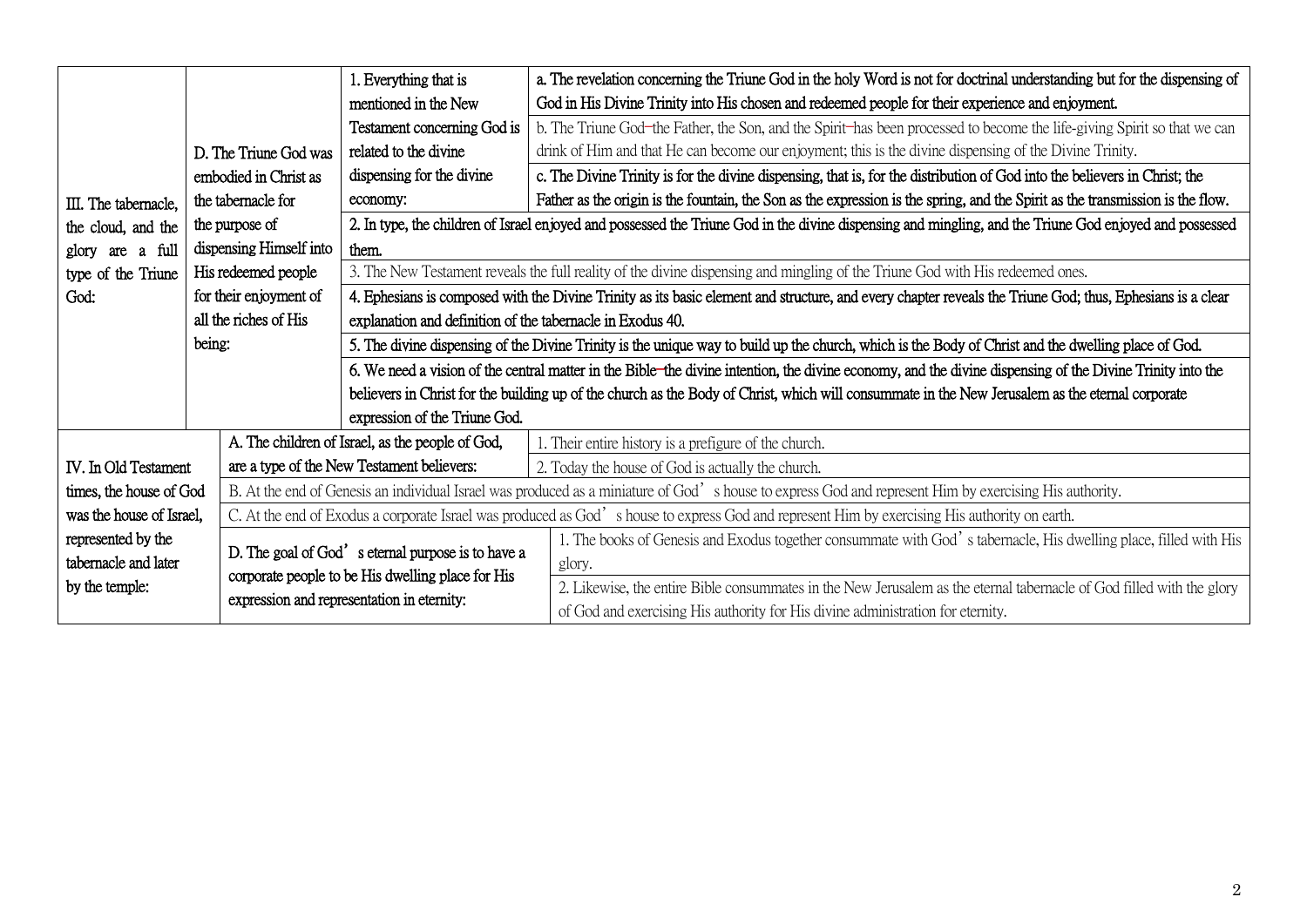① Exo. 40:2 On the first day of the first month you shall raise up the tabernacle of the Tent of Meeting. 3 And you shall put the Ark of the Testimony there, and you shall screen the Ark with the veil.

The book of Exodus reveals that God's intention is to have the ark. This ark is the Ark of Testimony, and this causes the tabernacle to become the Tabernacle of the Testimony. What God wants is the Ark of the Testimony in the Tabernacle of the Testimony. We, however, may want nothing more than our own salvation. Because we care for our salvation, we may not have any thought concerning God's testimony. Our salvation is at the altar, but God's testimony is at the Ark. Most of today's Christians do not have any idea about God's testimony. They are mainly concerned with their salvation. If you were to talk with them about other matters in the Word of God, they may say, "Does this have something to do with my salvation?" Will this determine whether I go to heaven?" [Revelation is] a book concerned with the testimony of Jesus. This testimony is the Ark of God. According to Revelation, the Ark of God eventually consummates in a tabernacle which will be the New Jerusalem. The New Jerusalem will be the ultimate fulfillment of the tabernacle. It is God's eternal goal to have the New Jerusalem.

According to the vision of God's economy, the salvation is not for you to have a better life. but for the testimony of God. You will of course, have a blessed and lifted up life, when you have the testimony of God with you. However, the salvation is aiming to have the testimony of God. The tabernacle is there for the Ark of the Covenant, and the Ark of the Covenant was the center of the tabernacle. You need to spend your Christian life and church life with this kind of vision in mind. For example, you do not pray for the blessings to your business affairs, or a raise to your salary, but you should pray that you could become a testimony of God through the work you do. In order to be a testimony of God, you need revival and pray reading of the Word with brothers and sisters every morning. In addition, before reaching your office, there is a need for you to pray that you could carry out your business affairs for the testimony of God by enjoying the Lord and the filling up of the Spirit of the Lord. By doing that, you could be filled by the Spirit of the Lord, and be the testimony of God. At the same time, you shall move forward with your work and become an Excellent Performer.

## Exo. 40:34 Then the cloud covered the Tent of Meeting, and the glory of Jehovah filled the tabernacle.

 There is no record in the Bible of how the children of Israel reacted when the tabernacle was erected, the cloud descended, and the glory entered, but I believe that many were beside themselves with joy. Today we have something much more profound. If we are not beside ourselves, this indicates that we have not seen the revelation. When we read John 1, we need to see that Christ as the fulfillment of the tabernacle is with us today, the covering Spirit is upon this tabernacle, and the glory is filling this tabernacle. This revelation of the Triune God is not mere doctrine. We are seeing a vision of the living Trinity. For years people had told me that when traveling by road between San Francisco and Los Angeles, I should take the Pacific Coast Highway to see the view along the coast. When I finally took this route several years ago, I could not believe the beauty of the scenery. The descriptions that I had heard did not compare to the actual view. I even stopped at several points and go out of the car to better appreciate the scenery. Similarly, we need not only to hear others describe what they have seen of the tabernacle but also to see for ourselves Christ as the tabernacle covered by the Holy Spirit and filled with the glory of God.

 Once you see the vision of the church as today's tabernacle filled with the glory of God, you will never leave the church life; and you will devote your entire life to Christ and the church.

③ 2 Corinthians 13:14 The grace of the Lord Jesus Christ and the love of God and the fellowship of the Holy Spirit be with you all.

 Second Corinthians 13:14 is strong proof that the trinity of the Godhead is not for the doctrinal understanding of systematic theology but for the dispensing of God Himself in His Trinity into His chosen and redeemed people. In the Bible the Trinity is never revealed merely as a doctrine. It is always revealed or mentioned in regard to the relationship of God with His creatures, especially with man, who was created by Him, and more particularly with His chosen and redeemed people. The secret to my happiness is that I have received, and am still receiving, the marvelous, unlimited, unsearchable, and untraceably rich Christ. I have received what God has dispensed to mankind. Every day I receive more of Him.

Not to read the Bible, is the religious concept you have as Japanese. According to the religious concept possessed by Japanese, God maybe a subject to worship but never as someone to enjoy or experience. According to this religious concept, many Bible verses are merely good stories and history in the past, they have no connection to your daily life, cannot experience them, and not necessary to have. Satan uses such a cultural understanding to make you blind and keep you, people of God from seeing God's economy, which allows you to enjoy and experience the Lord. May the Lord open your eyes, and clearly see the vision of God's economy through the Spirit of wisdom and revelation, enjoy and experience God's dispensation by subduing to the vision. To subjectively experience the Lord as your rest, energy, strength, wisdom and everything in the practical business life, family life and school life. Amen!